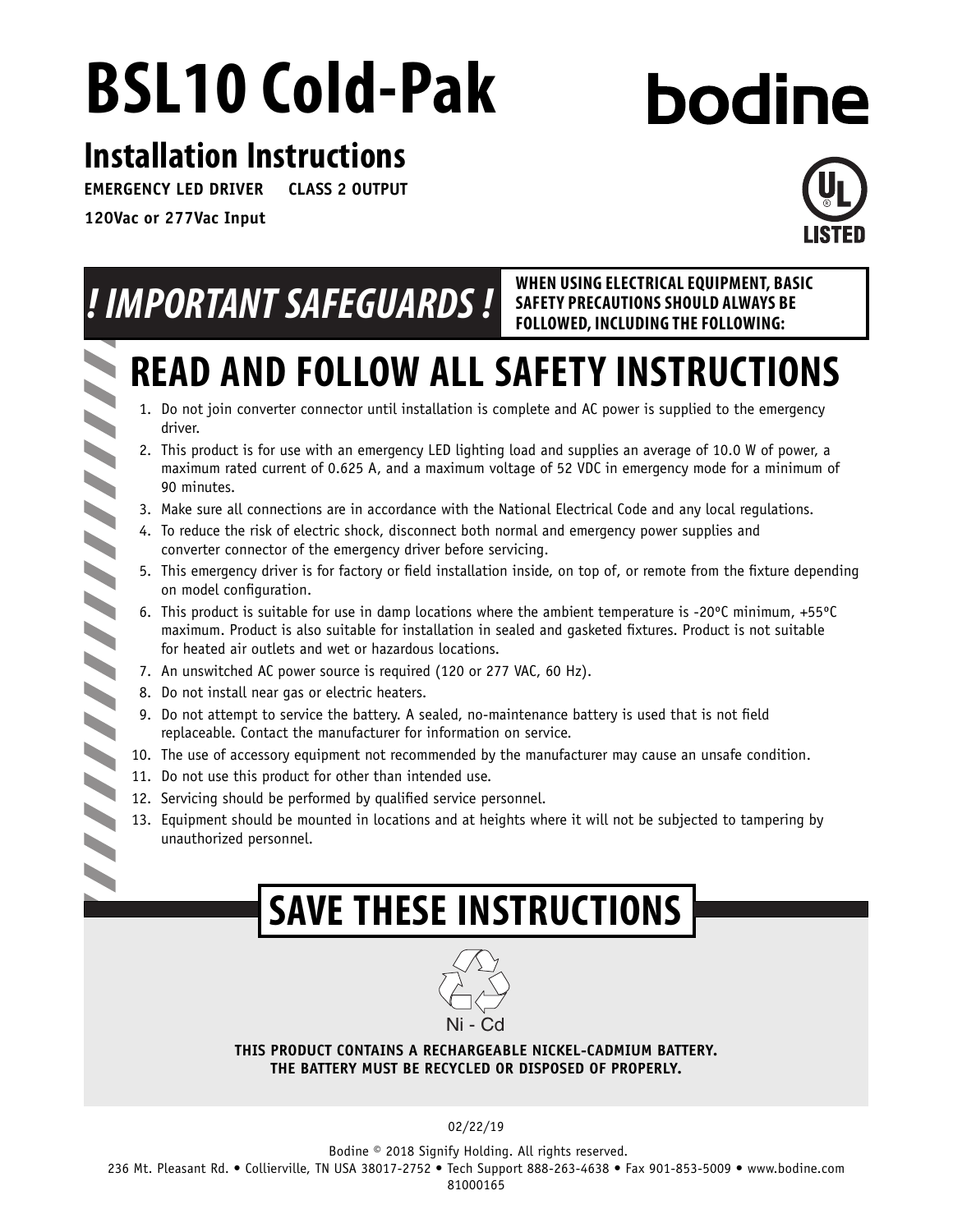



#### **CAUTION: DO NOT JOIN CONVERTER CONNECTOR UNTIL INSTALLATION IS COMPLETE AND AC POWER IS SUPPLIED TO THE EMERGENCY DRIVER.**

**NOTE:** Make sure the necessary branch circuit wiring is available. An unswitched source of power is required. The emergency driver must be fed from the same branch circuit as the AC driver.

This product is suitable for field installation with suitable LED loads including LED luminaires, DC voltage driven LED replacements for fluorescent lamps and others. There are four (4) checks to determine if your luminaire is eligible for field installation.

- 1. Ensure the LED load's rated power is greater than or equal to the initial power output of this emergency LED driver (given below). This is to ensure that this emergency product will not produce more power than the LED load can handle, thus ensuring that the LED load will not be damaged when the system is in the emergency mode.
- 2. Verify that the forward voltage of the luminaire's LED array is within the limits of this emergency LED driver. The forward voltage of the LED array is commonly designated as Vf and should be found on the luminaire markings, in the luminaire specifications, or imprinted directly on the LED arrays. If multiple LED arrays are to be driven, verify that the total forward voltage is within the limits of this product. Using a voltage meter, it may be possible to directly measure the voltage across the LED arrays when operating from the AC driver.
- 3. Ensure the output current of the LED driver does not exceed 1.25 Amps. This is the current into the blue wire.
- 4. Ensure there will be sufficient light output in the end application. Estimate the egress lighting illumination levels by doing the following:
	- a. Find the efficacy of the LED load. This may be given by the luminaire manufacture. This number will be given in lumens per watt (lm/w).
	- b. Lumens can be calculated by multiplying the output power of the emergency LED driver by the efficacy of the LED load. In many cases the actual lumen output in emergency mode will be greater than this calculation gives, however it will provide a good estimate for beginning the lighting design of the system.

#### *Lumens In Emergency Mode = Lumens per Watt of Fixture \* Output Power of Chosen Product*

| (Lumens)<br>- | (lm/W)<br>ж | $\mathbf{M}$<br>$\overline{\phantom{a}}$ |
|---------------|-------------|------------------------------------------|
|               |             | (Initial Power Output)                   |

 C. Using the results of this calculation and industry standard lighting design tools, calculate the anticipated illumination levels in the path of egress.

**NOTE:** This product has been designed to reliably interface with a wide selection of LED loads and is electrically compatible with every simple LED array that meets criteria 1 and 2 above. However, compatibility cannot be guaranteed with all current and future LED systems. Compatibility testing of the end-use system is suggested. Please contact the factory with any questions.

**NOTE:** After installation, it will be necessary to measure the egress lighting illumination levels to ensure it complies with national, state, and local code requirements.

#### **Installation of this emergency LED driver will vary based on the luminaire type, however, generally follow these steps.**

#### **STEP #1 INSTALLING THE EMERGENCY DRIVER**

- > Disconnect AC power from the LED luminaire.
- > Mount the emergency LED driver by the mounting tabs using the supplied screws. The luminaire's installation instructions may provide guidance on the recommended mounting location.

**If the application requires the product to be mounted outside the luminare please mount inside locally approved enclosure or use appropriate wire cover kit which can be provided as an accessory by Bodine.**

- > The emergency LED driver may be remote mounted from the luminaire. If used in conjunction with an AC driver, this distance is up to half the distance the AC driver manufacturer recommends remote mounting the AC driver from the LED Load. If used without an AC driver, consult factory for remote mounting distances.
- > **Mounting Height:** This product meets or exceeds the NFPA minimum light requirements with all loads, down to the smallest rated lamp load, at heights up to 7.17ft (2.2m). Many factors influence emergency illumination levels, such as the lamp load selected, luminare design, and environmental factors therefore end use verification is necessary. For field installations, when the attached luminaire is mounted at heights greater than 7.17ft (2.2m), the level of illumination must be measured in the end application to ensure the requirements of NFPA 101 and local codes are satisfied.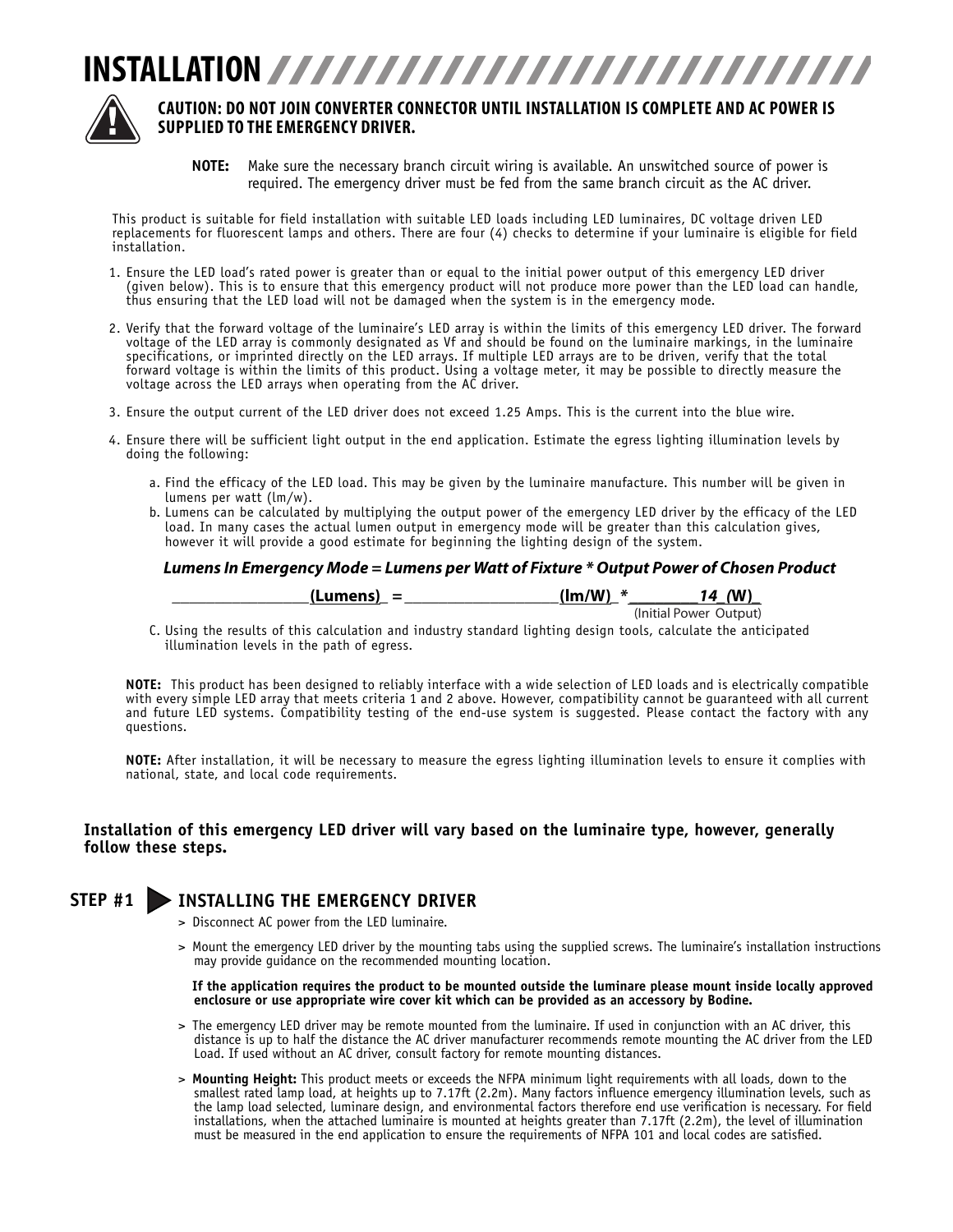#### **STEP #2 INSTALLING THE 2W-ITS ON FIXTURE SURFACE**

- > Mount the supplied 2W-ITS (2-wire illuminated test switch) in a location that is visible and accessible by maintenance personnel. The 2W-ITS mounts through a ½" hole which may need to be made in the luminaire or could come pre-punched by the luminaire supplier.
- > Wire the test switch per wiring diagrams provided on these instructions.
- > If wired correctly, the 2W-ITS indicator light should be ON when AC power is supplied to the fixture, and the convertor connector is closed indicating that the emergency inverter battery is charging. After installing, mark with the "PUSH TO TEST" and "CHARGING INDICATOR LIGHT" labels.



#### **STEP #3 WIRING THE EMERGENCY DRIVER**

- > Select the appropriate wiring diagram to connect the emergency driver to the AC driver and LED load. Make sure all connections are in accordance with the National Electrical Code and any local regulations.
- > After installation is complete, supply AC power to the emergency driver and join the converter connector.
- > At this point, power should be connected to both the AC driver and the emergency driver, and the Charging Indicator Light should illuminate indicating the battery is charging.
- > A short-term discharge test may be conducted after the emergency driver has been charged for one hour. Charge for 24 hours before conducting a long-term discharge test. Refer to OPERATION.
- > In a readily visible location, attach the label **"CAUTION This Unit Has More Than One Power Connection Point. To Reduce The Risk Of Electric Shock, Disconnect Both The Branch Circuit-Breakers Or Fuses And Emergency Power Supplies Before Servicing."**